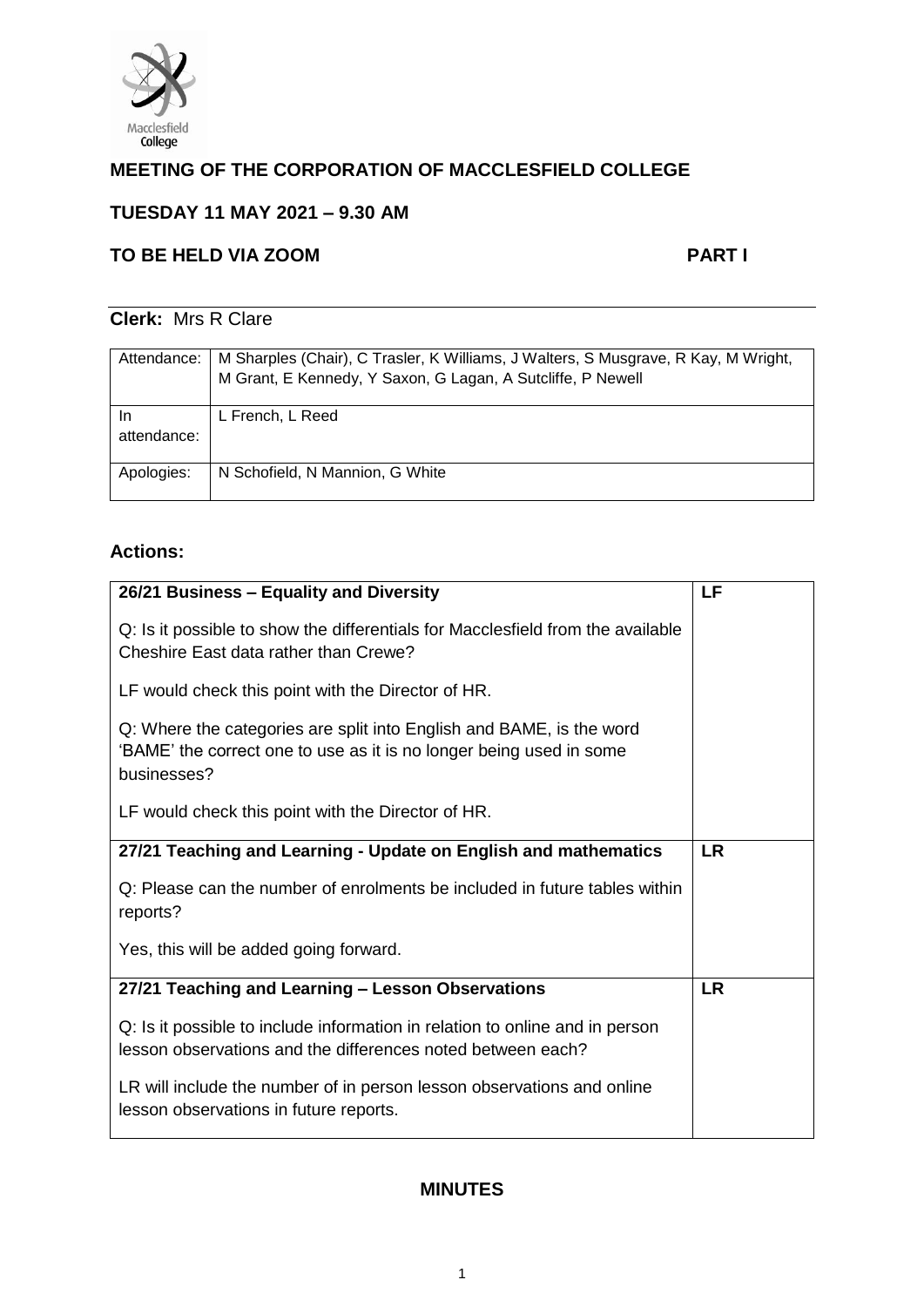#### **Item Title**

# 20/21 **Welcome and Apologies for Absence**

The Chair welcomed Members to the meeting. Apologies for absence was received for N Schofield, N Mannion and G White.

# 21/21 **Declaration of Members' Interest**

M Sharples declared an interest as his wife works for Cheshire East.

# 22/21 **Governance Skills Audit**

Members of the Corporation received an updated Skills Audit of the Corporation provided in advance of the meeting by the Director of Governance. Members had updated their individual profiles and skills and shared with the Director of Governance.

The Director of Governance provided a document that contained the information for all Members including the newly appointed Members with HR and education experience. The Director of Governance confirmed that the skills audit has been shared with all Members and was useful for new Members to gain information and assign responsibilities for roles within the Corporation.

# 23/21 **The Macclesfield Academy**

The Chair of the Corporation welcomed M Galvin to his first Corporation meeting in his new position as Head Teacher of The Macclesfield Academy. M Galvin shared his priorities for The Macclesfield Academy and timescales to achieve the agreed priorities.

M Galvin confirmed that Ofsted carried out an online remote inspection in March 2021. The report from the visit was very positive, with many improvements highlighted since the last visit. The focus from the visit continues to be on improving the curriculum, with the development area detailed as: • Develop all subject curriculum plans so that teachers have absolute clarity about the essential knowledge that they should teach in order for pupils to learn and remember more over time.

MG explained that work continues on designing an updated Key Stage 4 curriculum which will run as a two-year programme for the Year 10 of 2021/22. MG is developing next leaders in the organisation by opening up opportunities for secondment to SLT. Finances continue to be a focus area, with the school looking at ways to ensure financial sustainability in the longer term by increasing student numbers. The Macclesfield Academy has established a SLA with Liz Whitehurst from Fallibroome to plan towards a solid financial position. MG explained that there was a positive return of the students from the Easter holidays. There is an increased expectation in terms of uniform and behaviour, with the vast majority of students meeting the standards set.

MG informed Members that he was outward facing. He had a positive meeting with RK and was looking to develop further relationships with the College, particularly around the Gatsby Benchmarks and Apprenticeships. MS confirmed he would meet with MG, RK and AS in the near future to see how relationships could be developed further. RK and MG have arranged to meet termly. The Chair of the Corporation wished MG every success in his new position.

# 24/21 **Minutes**

**To confirm and approve the Part 1 Minutes of the meeting held on 30 March 2021** The minutes of the Part 1 Corporation meeting held on 30 March 2021 were approved as an accurate record.

#### 25/21 **Matters arising from the meeting held on 30 March 2021 To discuss any matters arising from the meeting held on 30 March 2021**

# Careers Strategy

A Member pointed out some typos within the strategy. LR will review prior to the strategy being finalised. *A revised final Careers Strategy was shared with the Corporation via email.* 

RK confirmed that the Strategic Plan was currently being reviewed and updated and will be shared with Corporation Members ahead of the Strategic Planning day. *The final aims for the Strategic Plan was shared with the Corporation via email.*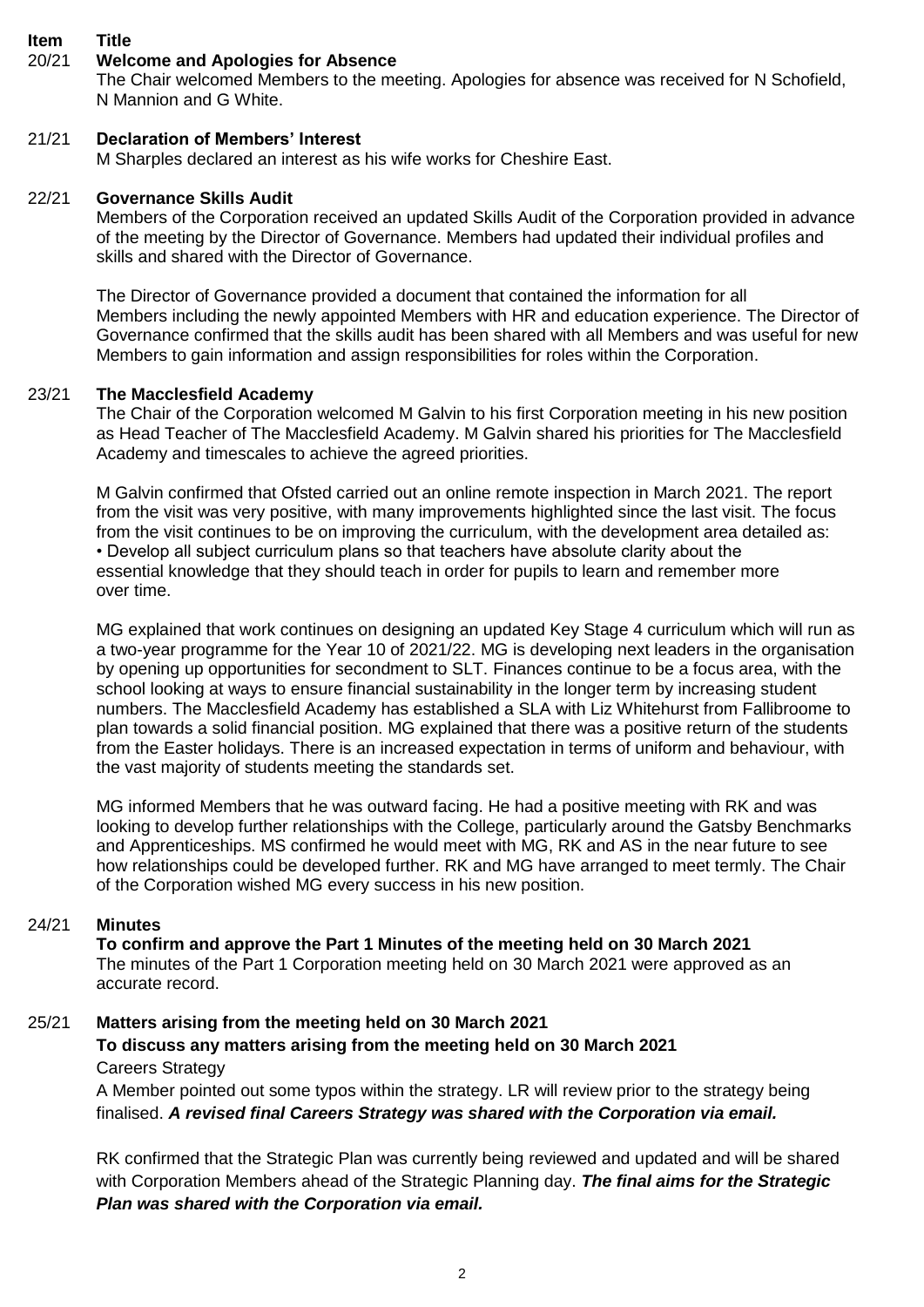*RK thanked KW for contacting her after the meeting in relation to Macclesfield Wheelers. RK has since contacted the Club Secretary, S Griffiths and has arranged a subsequent meeting with the Vice President of the club. The College is hosting a community programme on 22 May 2021 in collaboration with the club as a consequence of the meeting. The Chair of the Corporation reminded Members to contact RK if they had any further contacts to assist the College.* 

### 26/21 **Business**

# **i. Receive the College accounts for the period ended March 2021**

LF presented the March Management Accounts for review. LF is expecting to deliver a small surplus budget, but explained that the contingency budget would be needed to cover agency costs towards the latter end of the year. The report did not include any additional income. LF confirmed that the Adult budget was low, even on the deflated forecast. It was currently at 366K compared to 425K and needed to be within 90% of threshold, but was hopeful to meet overall by year-end. The changes were shared on page 6 and 7 of the main Management Accounts report. There is an increase in Tuition Fees, projected income, catering income and reduction in costs due to some posts not being replaced. There is an increase in hourly paid members of staff and agency costs. The KPIs on page 3, show 'Outstanding' Financial Health, 40 days cash in hand and the bank covenant is forecast to be compliant (although this may change).

Preparation of the 2021/22 budget has begun and is currently working around payroll and based around curriculum planning.

The Chair of the Corporation congratulated the team on presenting a small surplus, in an unpredicted year. The ELT had taken swift business action and as a consequence this had placed the College in a positive position when there would be a number of colleges in the sector facing financial difficulty.

**Q: Will we be able to recuperate any additional costs to cover the impact of the Pandemic?**  LF explained that the College had recuperated £30,000 towards the lateral flow testing, but there would be no retrospective payment as the College did not meet the criteria for the claim.

# **Q: Did the College receive funding towards tuition fees and Free School Meals?**

Yes, but this was separate from the Management Accounts and not significant.

# **ii. Equality and Diversity Report**

LF shared the mid-year Equality and Diversity Report that had been prepared by the Director of HR. The report provided details of Cheshire East Demographics taken from the Cheshire East Council Equality, Diversity & Inclusion Strategy 2021-2025, which was published in April 2021. The report provided an overview of the college:

• Recruitment activity for the period 1 September 2020 - 31 March 2021 and provides key statistics around gender profile and ethnicity of applications and appointments made.

• Corporate profile of staff by age; gender and ethnicity together with disability under the equality act statistics.

LF reported in relation to appointments, the gender profile was 62.5% females and 37.5% males. 56% of applicants advised ethnicity as 'white British'. The disability profile was 14% in 2019/20 and 12% in 2020/21.

# **Q: Is it possible to show the differentials for Macclesfield from the available Cheshire East data rather than Crewe?**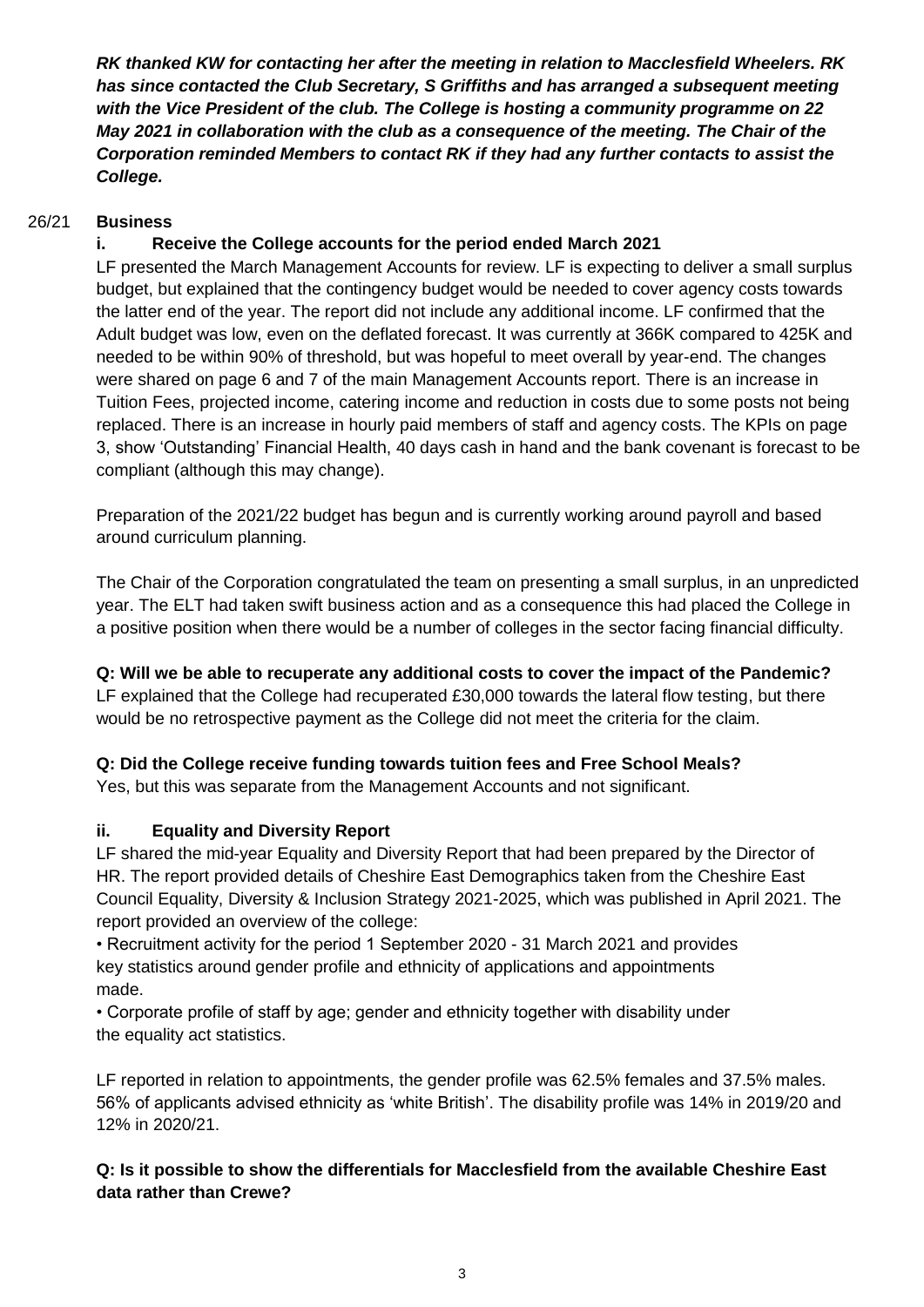LF would check this point with the Director of HR.

# **Q: Where the categories are split into English and BAME, is the word 'BAME' the correct one to use as it is no longer being used in some businesses?**

LF would check this point with the Director of HR.

# **iii. Staff Survey Report**

LF presented a report prepared by ZB, Assistant Principal for Quality. The report provided information on staffs' views when they returned to working on the College site on the 8 March 2021, following the DfE quidance.

The College introduced a 'staggered' returned on Monday 8 March 2021 with Departments being allocated a set time to return to the College premises. On arrival into the College building all staff had their temperatures taken and were greeted by HR & SMT. Staff were presented with an information pack which included the staff & student charter, information on the NHS track and trace, the Covid-19 lateral flow testing risk assessment, the College Coronavirus risk assessment, Public Health England guidance on best practice for hand washing and staff were given two re-suable face masks. The Quality Team were based in the rotunda throughout the day to capture staff voice instantly with the use of iPad. Three questions were asked to each member of staff:

• The College kept them informed of the COVID-19 staff and student protocols before returning to onsite duties.

The College is currently supporting them in the best way it can following the Government announcements;

- The College had supported them well whilst working from home.
- LF reported that 121 members of staff views were captured on the day.

The feedback indicated that:

• 80% of staff strongly agreed/agreed that the College kept them informed of the Covid-19 staff and student protocols before returning to onsite duties;

• 91% of staff strongly agreed/agreed that the College is currently supporting them in the best way it can following the Government announcements;

• 86% of staff strongly agreed/agreed that the College had supported them well whilst working from home.

The results were shared with all staff through an 'all staff email'. ELT provided a response to each question. The general feedback captured on the day was very positive, however some staff felt that communication regarding students returning onsite was not made clear to staff. Some staff members felt that it would have been beneficial to have received a copy of the communication sent to students, so they could provide support and guidance. Staff who were on furlough felt that communication could have been improved.

In response to this feedback, it was recognised that some staff may have found communication difficult whilst being on furlough. This has been a challenge for every organisation in the country. HR asked that furloughed staff ensured that their personal contact details were up to date in CIPHR, in order to be readily contactable during the period of furloughed leave. In addition, ELT also communicated via the college email system on ELT videos briefings and letters. ELT recognise that in addition, they could have sent a hard copy of letters.

# 27/21 **Teaching and Learning**

# **i. update report on English and mathematics**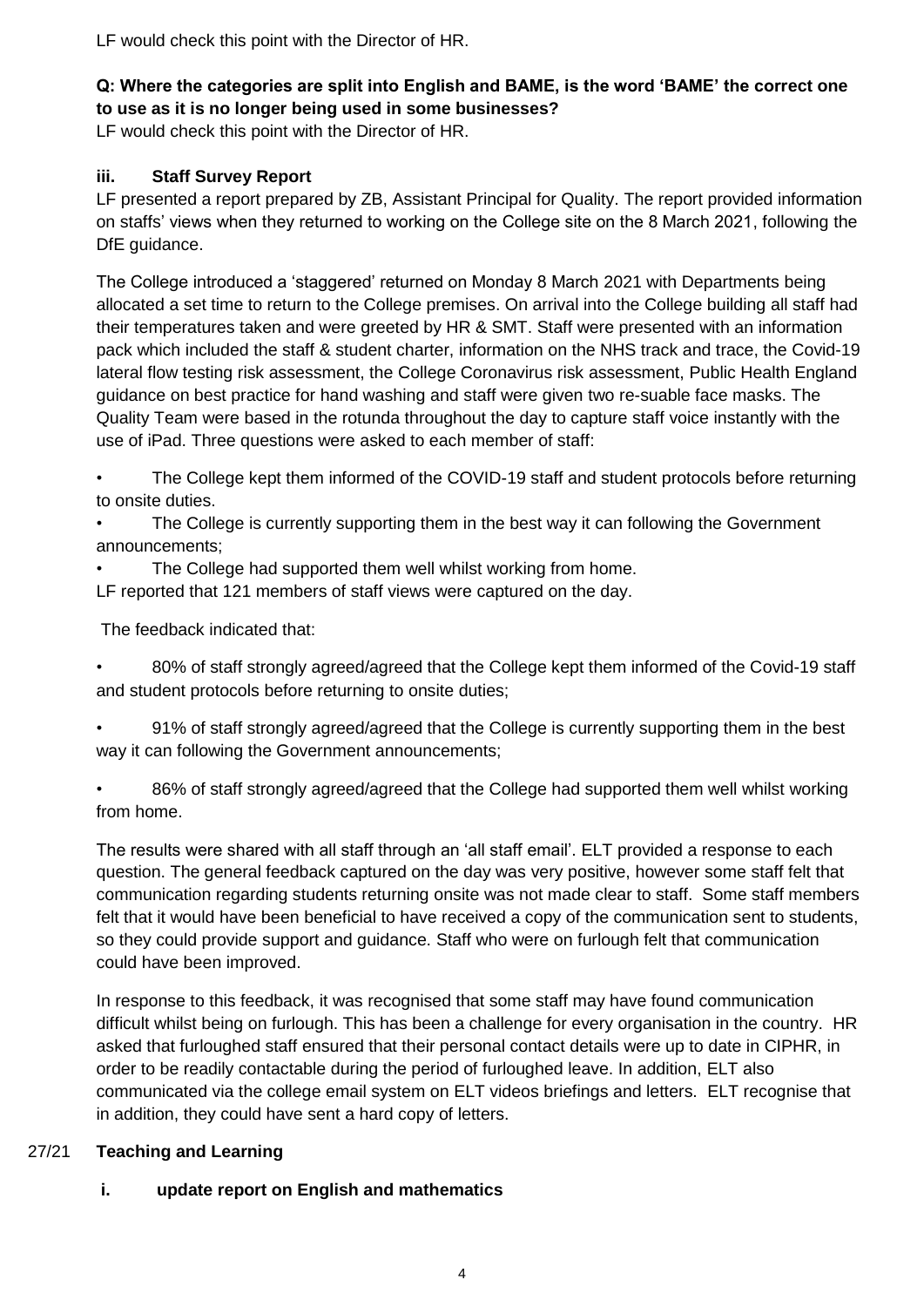LR presented an update report on English and mathematics. As previously reported, LR explained that learner outcomes on the November series were high; GCSE maths pass rate of 99% (HG 55%) and GCSE English pass rate 95% (HG 53%). This showed significant improvement on the same series in the previous academic year.

LR reported that the delivery strategy for the 2021-2022 academic year was for all provision to be face-to-face. All sessions were pre-recorded by every teacher to allow learners access to the courses at any time. This offer included taught sessions, activities, extension tasks and progress assessments and provided assurances that learners could access their programmes should they be unable to attend College as a result of the Covid-19 Pandemic.

LR reported that following the closure of the College on January 5 2021, all sessions continued to be delivered online. Due to comprehensive planning within the first term, all sessions were pre-prepared and pre-recorded and this had involved a significant upskilling of the teaching teams. Members of staff were upskilled in the use of Teams, Zoom, Padlet, Century Tech and other online resources. LR explained that lessons and formative assessments continued throughout the College closure. Students were given six opportunities to sit assessments and 1:1 tuition remained focussed.

It was reported that attendance in some curriculum areas remains an ongoing challenge. Attendance in Sport and Hair and Beauty programmes have required improvement all year despite significant intervention.

Attendance figures were shared within the report as the following:

GCSE mathematics at 61.3%, GCSE English at 64.6%, Functional Skills mathematics at 63.5% and Functional Skills English at 65.8%. Attendance rates across GCSE programmes are lower amongst the 16-18 cohort; significantly so in relation to mathematics. Although, attendance at Functional Skills mathematics is higher in the 16-18 cohort. It was reported that the areas with the lowest attendance rates have showed recent signs of improvement. The current retention rate remains high.

LR presented the current GCSE predictions based on the evidence currently held. The predictions will increase as the formal assessment period continues and more assessments are completed. This is likely to change the pass rate in the main. The percentage of high grades has been impacted by the high rates of grades 9-4 in the November resits.

| English: |     | <b>Maths:</b> |     |
|----------|-----|---------------|-----|
| Pass     | 76% | Pass          | 81% |
| HG       | 37% | HG            | 32% |

LR explained that evidence is still being collected and pathways are continuing.

LR reported that she is currently working on timetabling for next year. The delivery of the football programme will be timetabled differently next year to increase attendance.

#### **Q: How has the attendance been collected during all lessons?**

Attendance has continued to be taken in the scheduled lesson.

#### **Q: What happens if a student missed their assessment?**

Students have three opportunities to undertake a formal assessment.

#### **Q: How many students are of concern for attendance?**

There are currently 25 students who are being worked with for their attendance in either mathematics or English.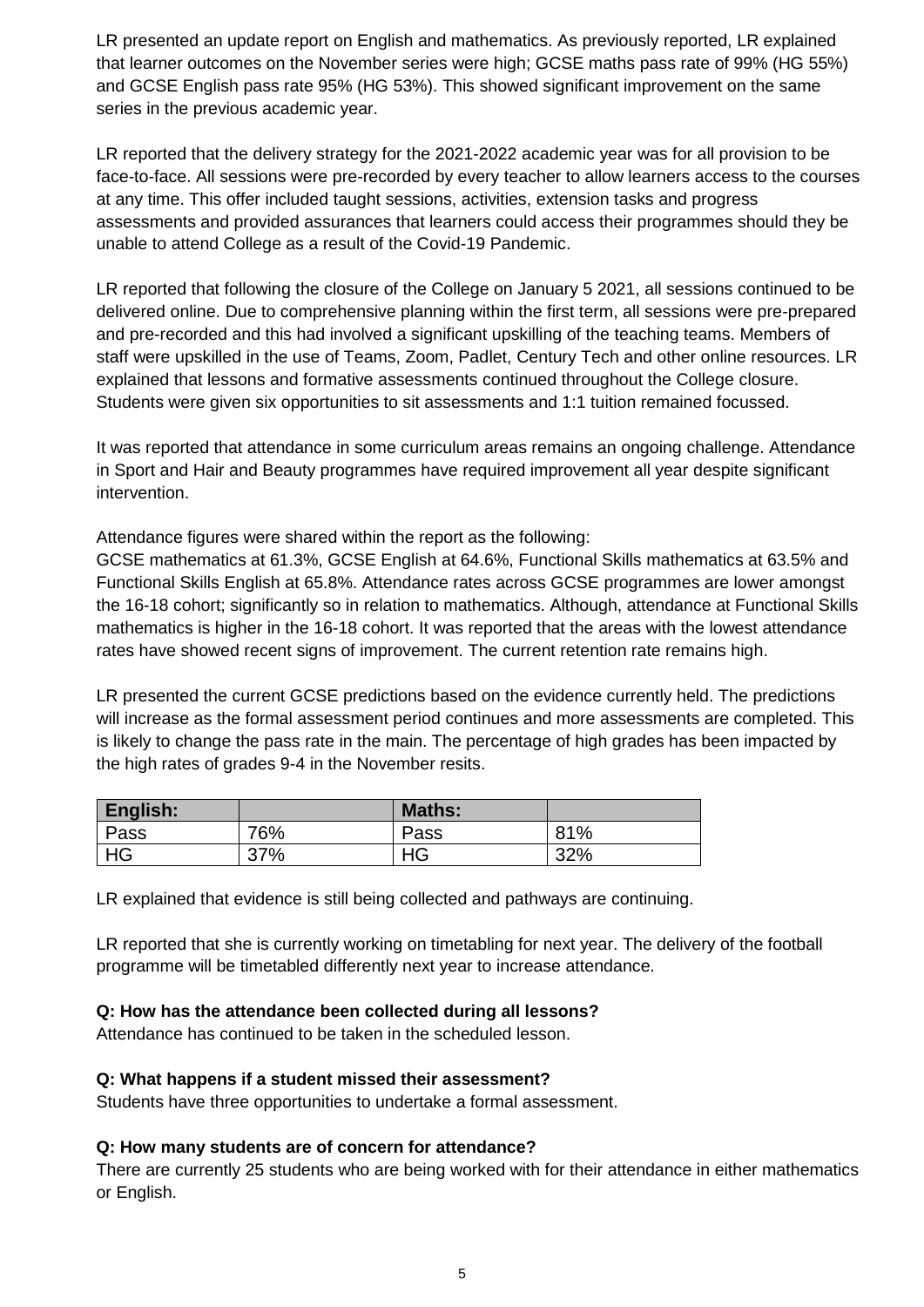### **Q: Will this impact on our retention?**

No, it will only impact on the pass rate if there is sufficient evidence for the student.

### **Q: How are the lessons being conducted?**

All lessons are taking place in person.

### **Q: How is the progress under Functional Skills calculated?**

This is a current position on the pass rate on components that is aggregated up to a level.

### **Q: How is the attendance in Adult courses?**

There are a number of non-returners due to the pandemic, but the College has targeted these learners and continued to do everything it can to enrol as many Adults as possible.

LR explained that the headline retention for GCSEs will change as assessments take place.

# **Q: Please can the number of enrolments be included in future tables within reports?**

Yes, this will be added going forward.

# **Q: Has the Flipped Learning Approach had any impact?**

The programme has had limited impact.

# **ii. Safeguarding mid-year report**

LR shared the mid-year Safeguarding report that had been prepared in collaboration with HH, the Designated Safeguarding Lead. The Safeguarding Strategy Group had met and reviewed each of the actions and the narrative surrounding each action. The number of instances of bullying and harassment have decreased this year in relation to last academic year; this is in the main due to the restrictions that the College had to operate in response to the Covid-19 Pandemic. The number of safeguarding instances reported had dropped in January but increased again in March upon the College return. LR explained the next steps in relation to safeguarding are to:

• Review the Safeguarding action plan.

• Review of current tracking and review CPOMs system to enable better transition information from feeder schools.

• Working in conjunction with the service that has replaced the Emotionally Health Schools initiative.

Summer term all staff refresher training.

The Chair of the Corporation explained that he and CT had attended the Safeguarding internal meeting. LR is going to review the schedule of meetings as the group required more time to review both Safeguarding and Equality and Diversity.

# **iii. Report on lesson observations**

LR presented a report on lesson observations. LR explained that the College had continued with previous arrangements for observations of teaching, learning and assessment and issued staff with two working days' notice of a formal graded observation. Learning walks were undertaken during the first half term. The Assistant Principal Quality devised a schedule which was risk rated based on indicators from the previous year including prior formal grade, course performance, learner voice or concerns raised from learning walks. New members of staff were subject to early observations.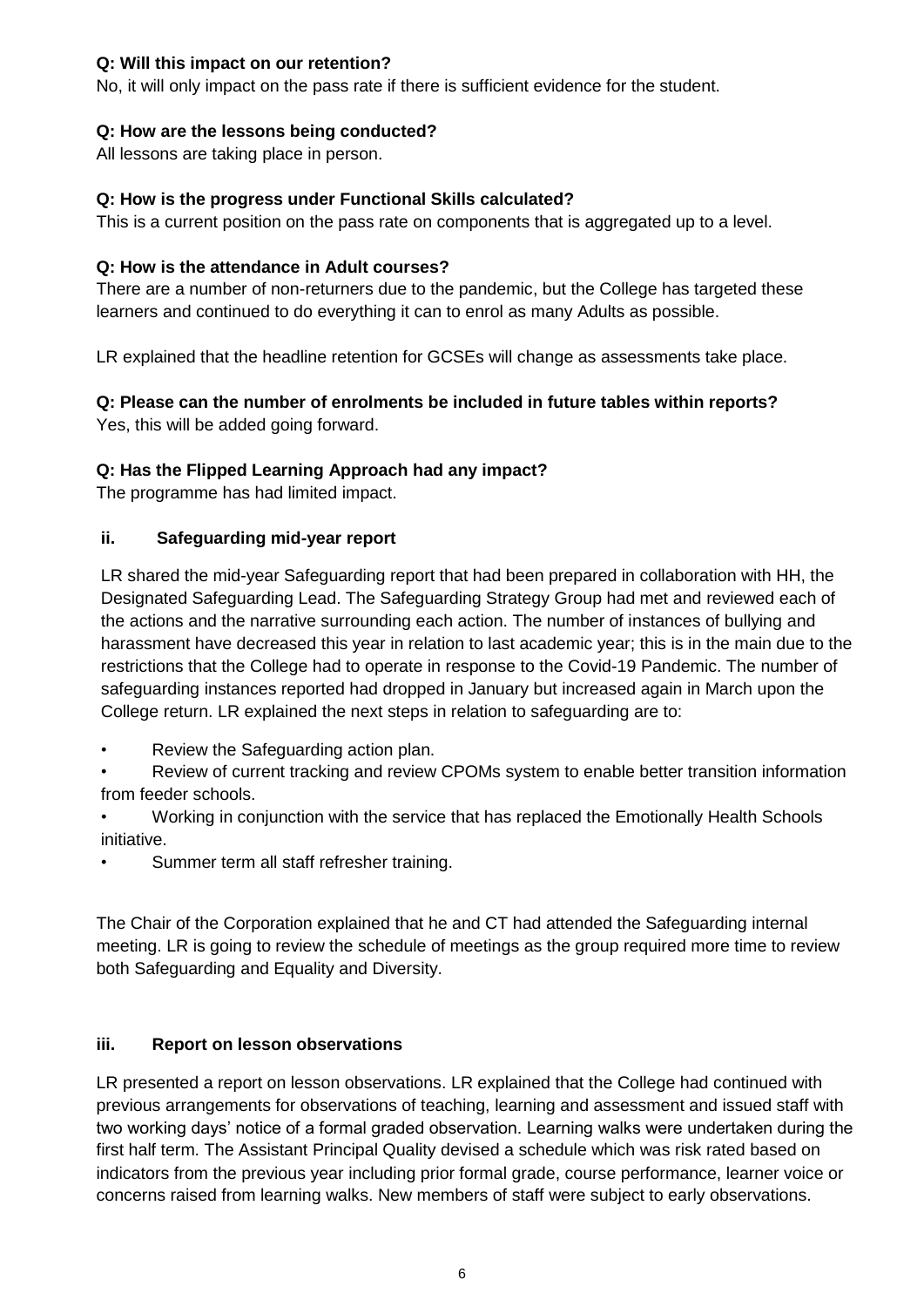Following changes to the curriculum management structure, the observation team for the academic year consisted of the Vice Principal, Assistant Principals and the Apprenticeship Manager. The reduction in the observation team allowed for a consistency of approach and grading. Each member of this team has undertaken a joint observation and moderation of reports has been undertaken.

The majority of the formal scheduled observations took place during December and throughout the second term. LR reported that 92% of sessions observed have been judged to be good or better. The 17% observations remaining are due to staff recently joining the organisation, staff returning from a period of ill health or staff currently on a development plan and awaiting a further observation. There are 9 lesson observations to complete and these will be conducted before the end of term.

In addition to the observation team undertaking formal observations, the College launched Teaching Triangles on the Professional Development Day in March 2021. Each member of staff was assigned to a group and tasked with visiting each member of the group. This has been undertaken in the majority of areas.

Two CPD sessions have taken place and the Teaching Conference has been rescheduled for February next year.

### **Q: Why did some members of staff not take part in Teaching Triangles?**

There were two members of staff and this was due to timetable clashes and barriers within their case load.

# **Q: Is it possible to include information in relation to online and in person lesson observations and the differences noted between each?**

LR will include the number of in person lesson observations and online lesson observations in future reports.

#### **iii. Curriculum offer**

LR presented a report in relation to the curriculum being offered in the summer term and new provision planned for the academic year 2021-22. In March, the College launched 'Skills to Thrive', a portfolio of courses that were aimed to be responsive to local and regional skills needs. These courses were identified to address skills gaps, but were also reflective of learner demand; in counselling more. The courses that started in April are:

- English and maths functional skills
- Digital Skills
- Employability Skills
- Level 2 and Level 3 Counselling
- Level 3 Award in Education and Training
- Supporting Work in Schools
- Award in Construction Skills

There also continues to be a broad range of online courses including those in Mental Health; Health and Safety; Preparing to Work in Adult Social Care and Principals of Team Leading with a modest number of enrolments in April. These programmes were also planned to offer a range of upskilling/ gateway qualifications in response to the doubling of claimant unemployment in Cheshire and Warrington as soon as the lockdown in March 2020 took effect, and that at the end of January 2021 67,000 people were on furlough.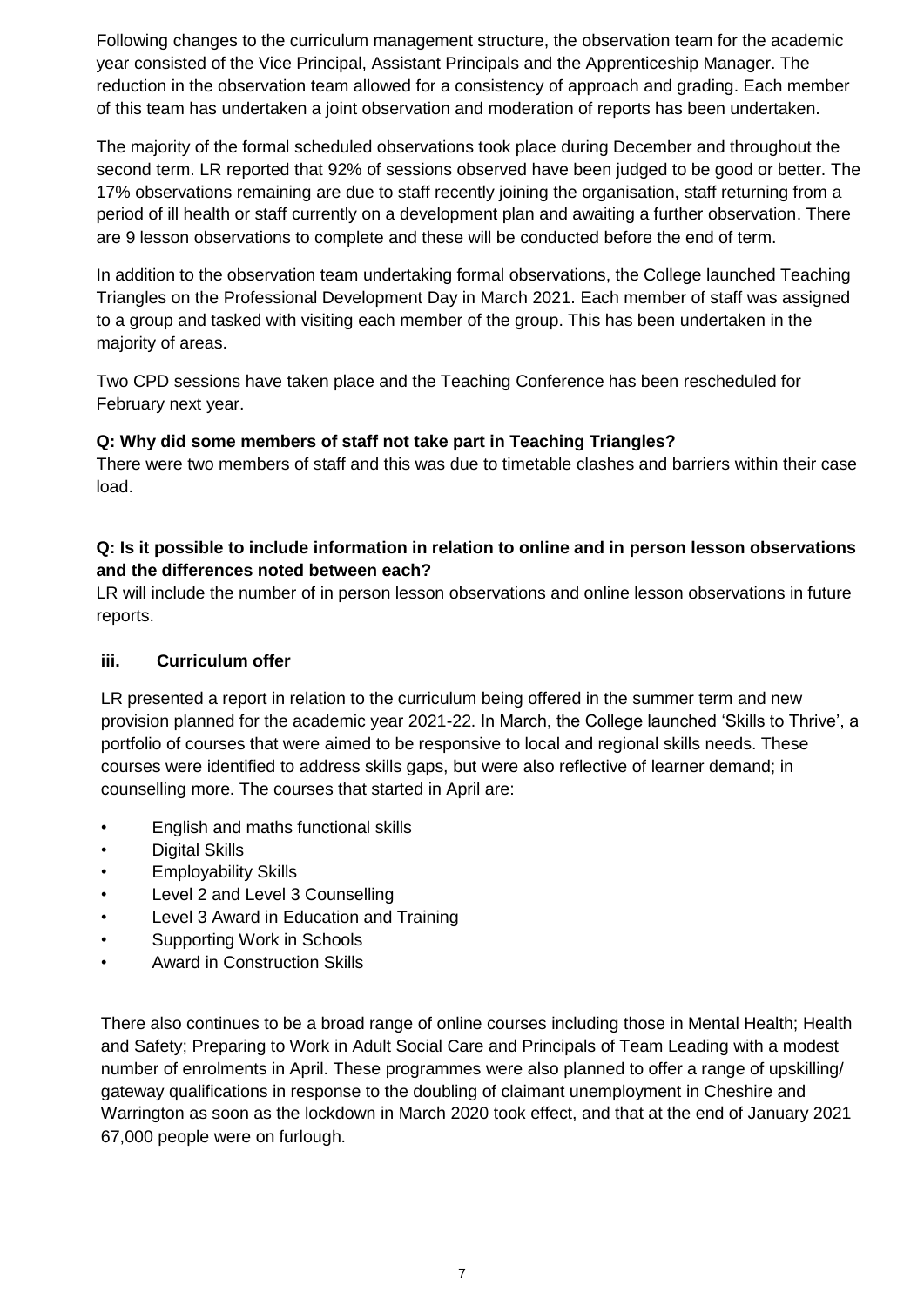Planned adult provision for the new academic year has been fully reviewed and condensed so as to focus on growth in curriculum areas of expertise and reputation.

Curriculum planning for the 2021-22 academic year has been completed. The full qualification offer across all funding streams has been reviewed, and a refreshed curriculum has been planned. Programmes have been identified on the basis of a full review of LMI and the undertaking of a local market competitor analysis, plus an analysis of known destination data. It has been considered in line with the College's Strategic Plan 2018-2023, which in turn was developed in line with Cheshire and Warrington Strategic Economic Plan. Following this a range of new programmes have been added to the curriculum offer. For study programme, these include:

- Level 2 Science
- Level 3 E-sports
- Level 3 Motorsport Vehicle Maintenance & Repair
- Level 3 Golf Academy

These programmes are to complement the existing offer, as well as offering both new entry points and progression routes. Key curriculum change for study programme will take place in September 2021 with the introduction of the following T Levels: Digital, Production, Design and Development; Digital Support and Services; Design, Surveying and Planning for Construction; Onsite Construction; and Health. The College will not be offering a transition programme in September 2021.

The adult provision has been particularly difficult to determine and has been reviewed against the College's historic adult enrolment data. The course offered are as follows:

- Return to Learn (Pre-access)
- Access to HE Diploma in Nursing
- Access to HE Diploma in Business
- Access to HE Diploma in Computing
- AAT Level 2 Certificate in Bookkeeping
- Level 2 Principals of Team Leading
- Level 2/ 3 Leadership and Management
- Level 3/ 5 CIPD (class-based)
- L1 Electric/ Hybrid Vehicle Awareness

A range of full cost and leisure learning programmes have also been planned.

The College's Higher Education portfolio remains small and despite investment into a Business Development post over the past few years, has not realised any growth. Last year, HND programmes were removed from offer to focus on driving growth and sustained quality at Level 4. For September, progression pathways have been identified in two curriculum areas and therefore an HND programme will be offered in Business and Sport. The College is continuing to develop its partnership with the University of Derby and is seeking top-up routes in these areas.

The College will continue to work with all feeder schools to engage students in apprenticeships and to enable schools to educate students on T Levels.

# **Q: What is the implication of the removal of courses?**

Online learning has been removed and the focus is on quality of delivery. There has been no removal of 16-18 courses. LR explained that the College is unlikely to deliver ESOL in the future.

# **Q: Are you confident in AAT achieving highly as nationally achievement is low?**

LR explained that this is due to book keeping issues and the College has put a safeguarding measure in place.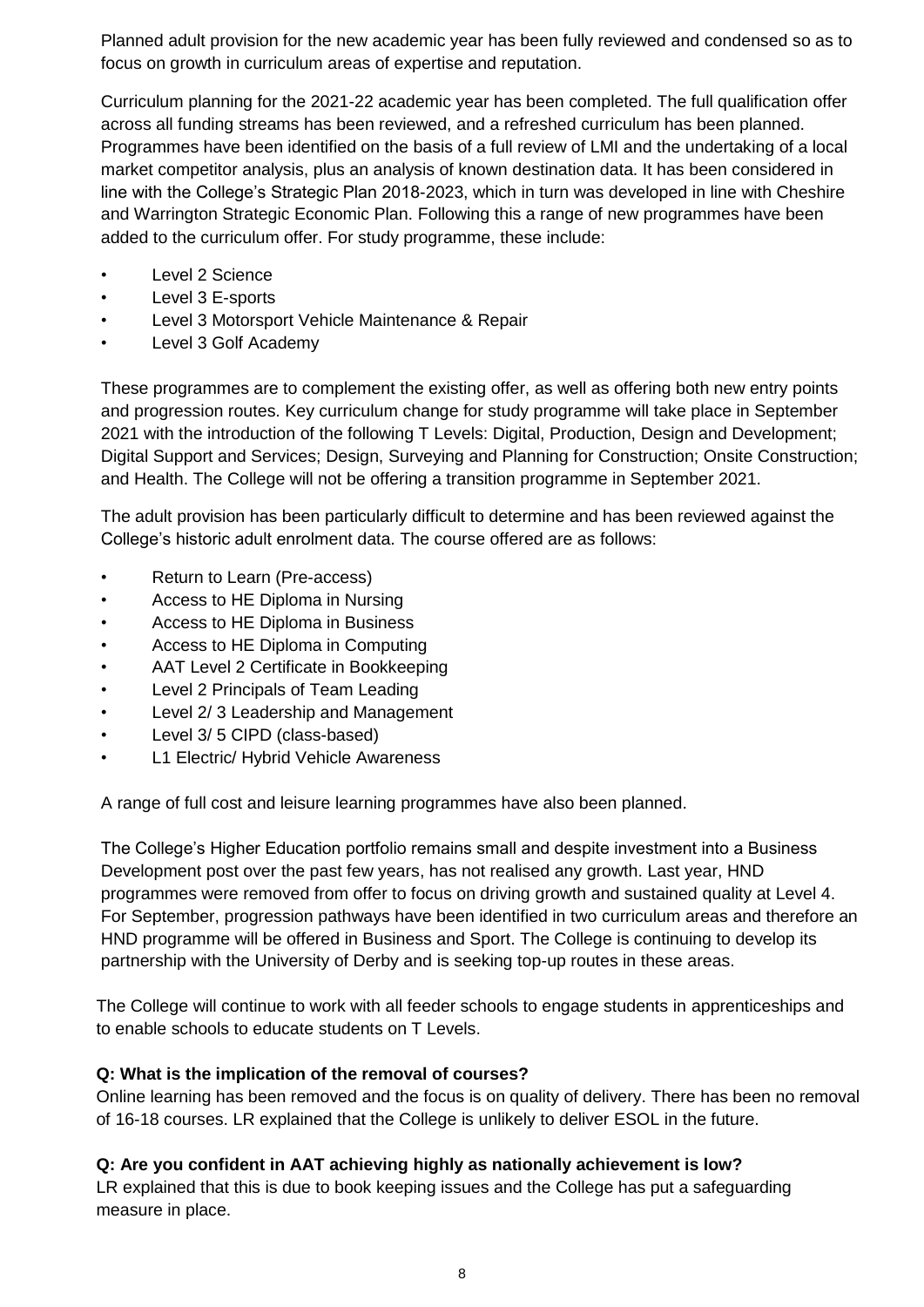# **Q: Is there opportunity for CPD for Level 4?**

This is an opportunity for students to upskills in the evening as an alternative pathway.

### **iv. Review of Digital Strategy**

LR presented a review of the Digital Strategy in collaboration with ZB, Assistant Principal of Quality. LR explained that during the first term of the academic year, an E Learning Strategy Group was formed to discuss the development of digital skills across the college. This group reviewed the framework for assessing online delivery, liaised with staff regarding Professional Development needs, and delivered a range of training sessions. This group was an effective working party, but a more accountable role needed to be in place. In January 2021, the College invested in 6 E Learning Champion posts. These posts had the following aim:

To encourage collaboration across all areas of the college to create a stronger understanding of digital delivery and ultimately position Macclesfield College at the forefront of digital learning initiatives which will in turn transform learner experiences.

The E Learning Champions have been recruited from all areas of the College, covering study programme delivery, class-based and community-based adult provision as well as mathematics and English, and their skills are broad and varied. One is a certified Microsoft Innovative Educator Trainer. Their initial remit has been to support specific curriculum departments and work with individuals, groups and curriculum areas to ensure that staff are equipped with the skills and the confidence to utilise digital technologies in their teaching, learning and assessment. They have also delivered a broad range of sessions to all staff and have been instrumental in driving the Teaching Triangle roll-out. All activity alongside staff engagement is monitored through weekly Champion meetings. More recently, the Champions have developed an E Learning Staff Newsletter that is circulated to all staff and a refreshed central E Learning page on Itslearning and Teams.

The group have consulted with staff and students; the strategy is practitioner-led. The group will be responsible for communicating it to the wider staffing body. The strategy includes commitments to learners and members of staff and also outlines how its effectiveness with be monitored.

The Champions have participated in the EdTech Demonstrator Schools and Colleges Programme and are working with an Itslearning consultant to refine our platform and are deciding a set of minimum standards for Itslearning that will be shared with all members of staff.

The Digital Strategy reflects the drive of the College to effectively and consistently embed e-learning technologies into teaching and learning. It aims to ensure all members of staff have a high level of digital confidence, but ultimately to enhance the learner experience.

# **Q: How were the Champions assigned to roles?**

The members of staff were awarded an honorarium and given additional KPIs to meet. The positions were advertised internally and interviews took place.

# **Q: I would have liked to see statements relating to asynchronous learning and personalisation. How will appendix 1 be reviewed?**

It will be reviewed after 12 months and was created with face:face delivery in mind and using E Learning to enhance learning in the classroom.

# 28/21 **Policies**

The following policies were reviewed and approved:

- Paternity Leave and Parent Leave Policy
- Grievance Policy for Senior Post Holders